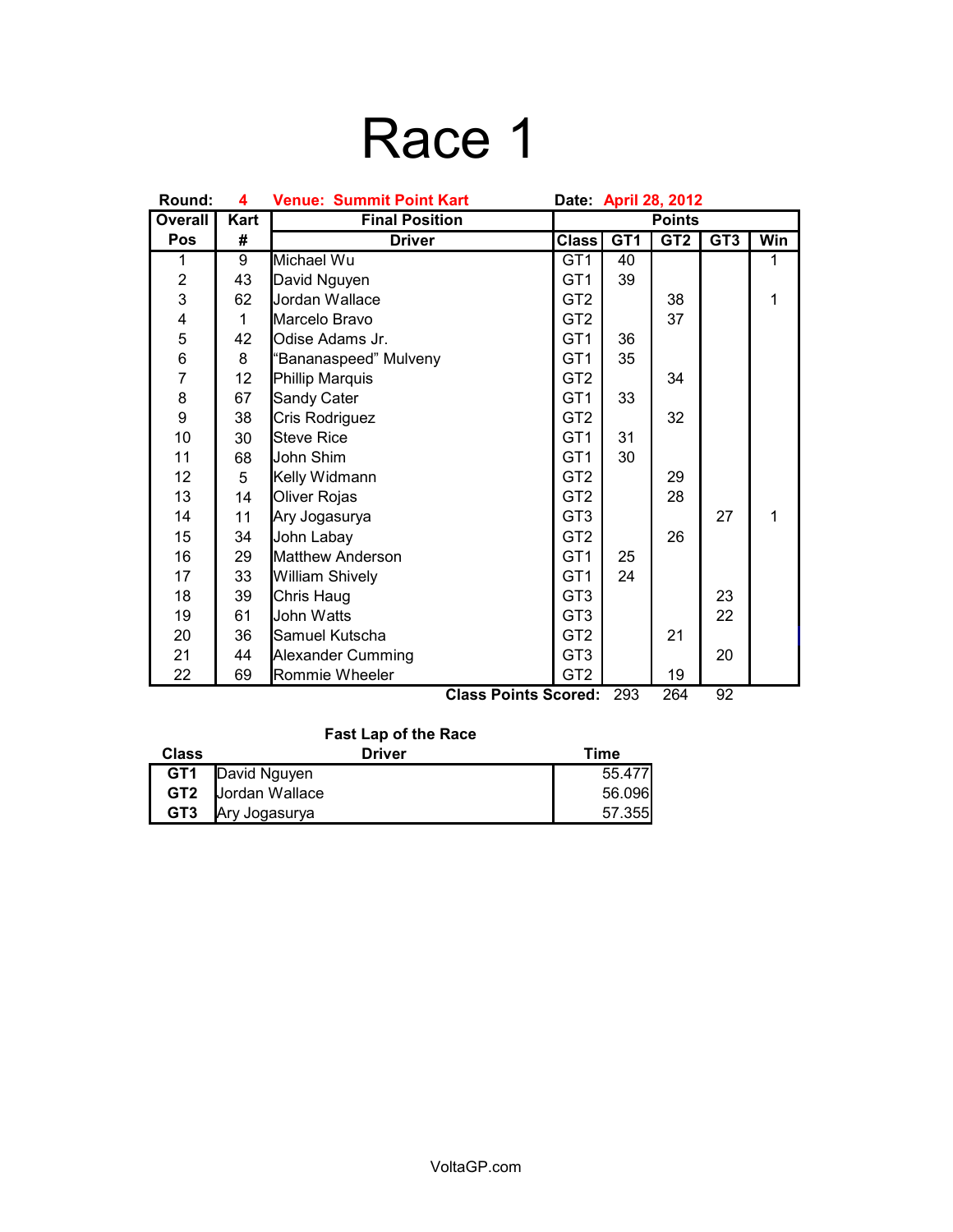## Race 2

| Round:           | <b>Venue: Summit Point Kart</b><br>Date: April 28, 2012<br>4 |                             |                 |                 |                 |                 |     |
|------------------|--------------------------------------------------------------|-----------------------------|-----------------|-----------------|-----------------|-----------------|-----|
| <b>Overall</b>   | Kart                                                         | <b>Final Position</b>       | <b>Points</b>   |                 |                 |                 |     |
| Pos              | #                                                            | <b>Driver</b>               | <b>Class</b>    | GT <sub>1</sub> | GT <sub>2</sub> | GT <sub>3</sub> | Win |
| 1                | $\overline{4}$                                               | David Nguyen                | GT <sub>1</sub> | 40              |                 |                 | 1   |
| $\boldsymbol{2}$ | 30                                                           | Sandy Cater                 | GT <sub>1</sub> | 39              |                 |                 |     |
| 3                | 33                                                           | Jordan Wallace              | GT <sub>2</sub> |                 | 38              |                 | 1   |
| 4                | 13                                                           | Michael Wu                  | GT <sub>1</sub> | 37              |                 |                 |     |
| 5                | 3                                                            | Phillip Marquis             | GT <sub>2</sub> |                 | 36              |                 |     |
| 6                | 12                                                           | Marcelo Bravo               | GT <sub>2</sub> |                 | 35              |                 |     |
| $\overline{7}$   | 9                                                            | "Bananaspeed" Mulveny       | GT <sub>1</sub> | 34              |                 |                 |     |
| 8                | 1                                                            | Odise Adams Jr.             | GT <sub>1</sub> | 33              |                 |                 |     |
| 9                | 34                                                           | <b>Steve Rice</b>           | GT <sub>1</sub> | 32              |                 |                 |     |
| 10               | 31                                                           | Cris Rodriguez              | GT <sub>2</sub> |                 | 31              |                 |     |
| 11               | 14                                                           | Oliver Rojas                | GT <sub>2</sub> |                 | 30              |                 |     |
| 12               | 10 <sup>1</sup>                                              | <b>William Shively</b>      | GT <sub>1</sub> | 29              |                 |                 |     |
| 13               | 68                                                           | <b>Matthew Anderson</b>     | GT <sub>1</sub> | 28              |                 |                 |     |
| 14               | 39                                                           | Ary Jogasurya               | GT <sub>3</sub> |                 |                 | 27              | 1   |
| 15               | 36                                                           | Kelly Widmann               | GT <sub>2</sub> |                 | 26              |                 |     |
| 16               | 43                                                           | Samuel Kutscha              | GT <sub>2</sub> |                 | 25              |                 |     |
| 17               | 5                                                            | John Labay                  | GT <sub>2</sub> |                 | 24              |                 |     |
| 18               | 38                                                           | John Shim                   | GT <sub>1</sub> | 23              |                 |                 |     |
| 19               | 62                                                           | John Watts                  | GT <sub>3</sub> |                 |                 | 22              |     |
| 20               | 61                                                           | <b>Alexander Cumming</b>    | GT <sub>3</sub> |                 |                 | 21              |     |
| 21               | 42                                                           | Chris Haug                  | GT <sub>3</sub> |                 |                 | 20              |     |
| 22               | 69                                                           | Rommie Wheeler              | GT <sub>2</sub> |                 | 19              |                 |     |
|                  |                                                              | <b>Class Points Scored:</b> |                 | 295             | 264             | 90              |     |

#### **Fast Lap of the Race**

| <b>Class</b> | Driver             | Time   |
|--------------|--------------------|--------|
|              | GT1 Sandy Cater    | 55.342 |
|              | GT2 Jordan Wallace | 55.693 |
| GT3          | Ary Jogasurya      | 57.118 |